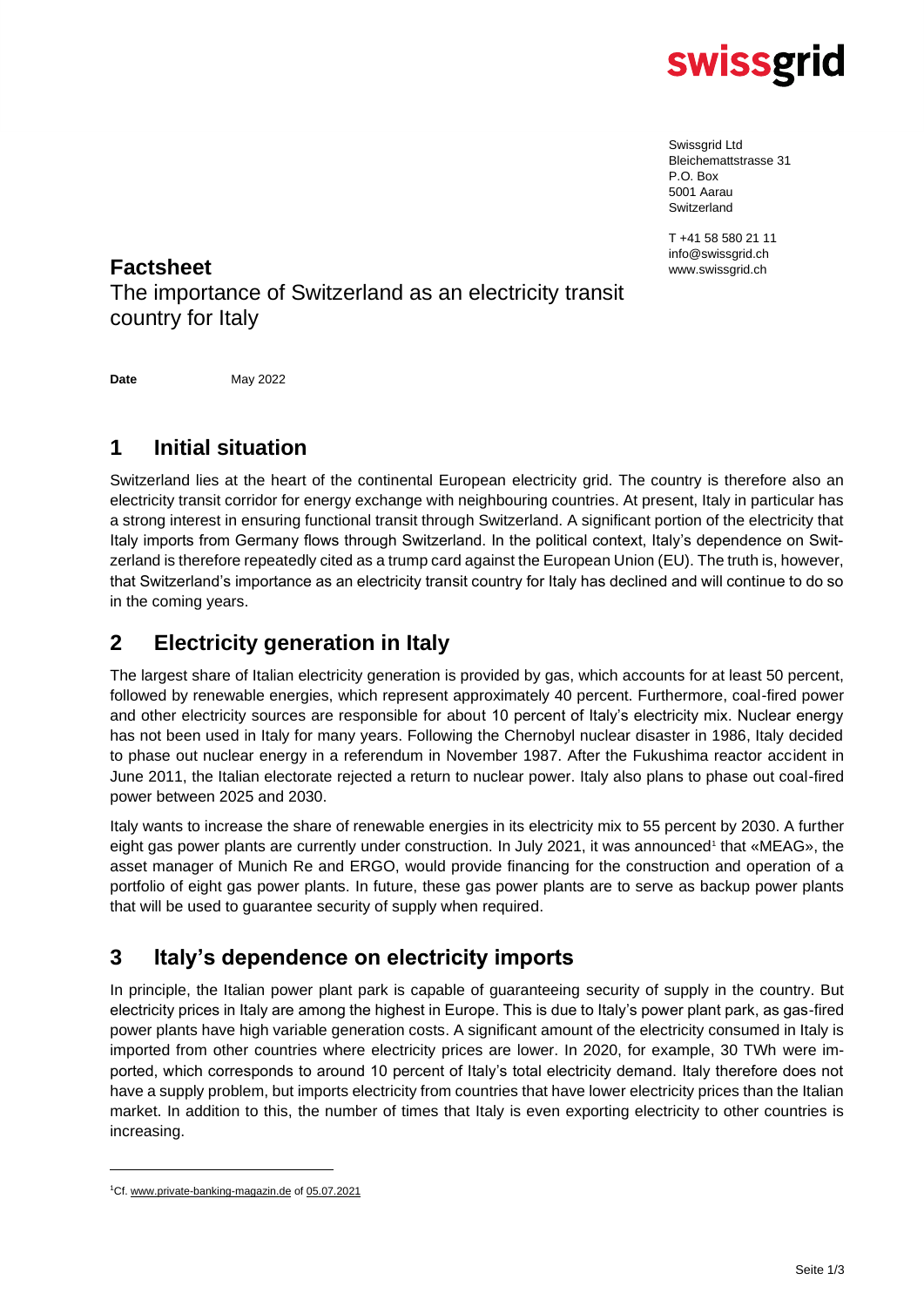# swissgrid

Italy will continue to import electricity from other European countries in the future at certain times of the year.

### **4 Grid expansion in Italy**

In addition to the connections to Switzerland, the Italian transmission system operator Terna has already established numerous cable connections with France, Austria, Slovenia and Montenegro (2019; interconnector for high-voltage direct current transmission [HVDC]). More are planned (cf. diagram below). For example, Italy wants to build new undersea cables (HVDC interconnectors) to Tunisia and between northern and southern Italy. In addition, Terna will invest EUR 750 million in a new 500 MW undersea cable to Greece stretching 200 km. The project will enable a doubling of the current electricity exchange capacity between the two countries and will support the integration of renewable energies. Terna's «2021-2031 Industrial Plan» comprises a total investment volume of EUR 18.1 billion for all grid projects.



#### **Overview of grid development in Italy (selected grids)**

### **5 Consequences for Switzerland**

The implementation of generation and grid-related projects is likely to result in a significant decline in Switzerland's importance as an electricity transit country for Italy over the next five years.

Italy will increasingly import via France, Austria, Slovenia or Greece. This is due to the fact that Switzerland is excluded from the implicitly coupled intraday trading platforms (Day-Ahead Market Coupling und XBID). The lucrative intraday trading market, in particular, is a painful opportunity loss for Switzerland.

As long as Switzerland, as a non-EU member state without an electricity agreement, is not adequately included in the necessary grid capacity calculation processes, a massive increase in unplanned electricity